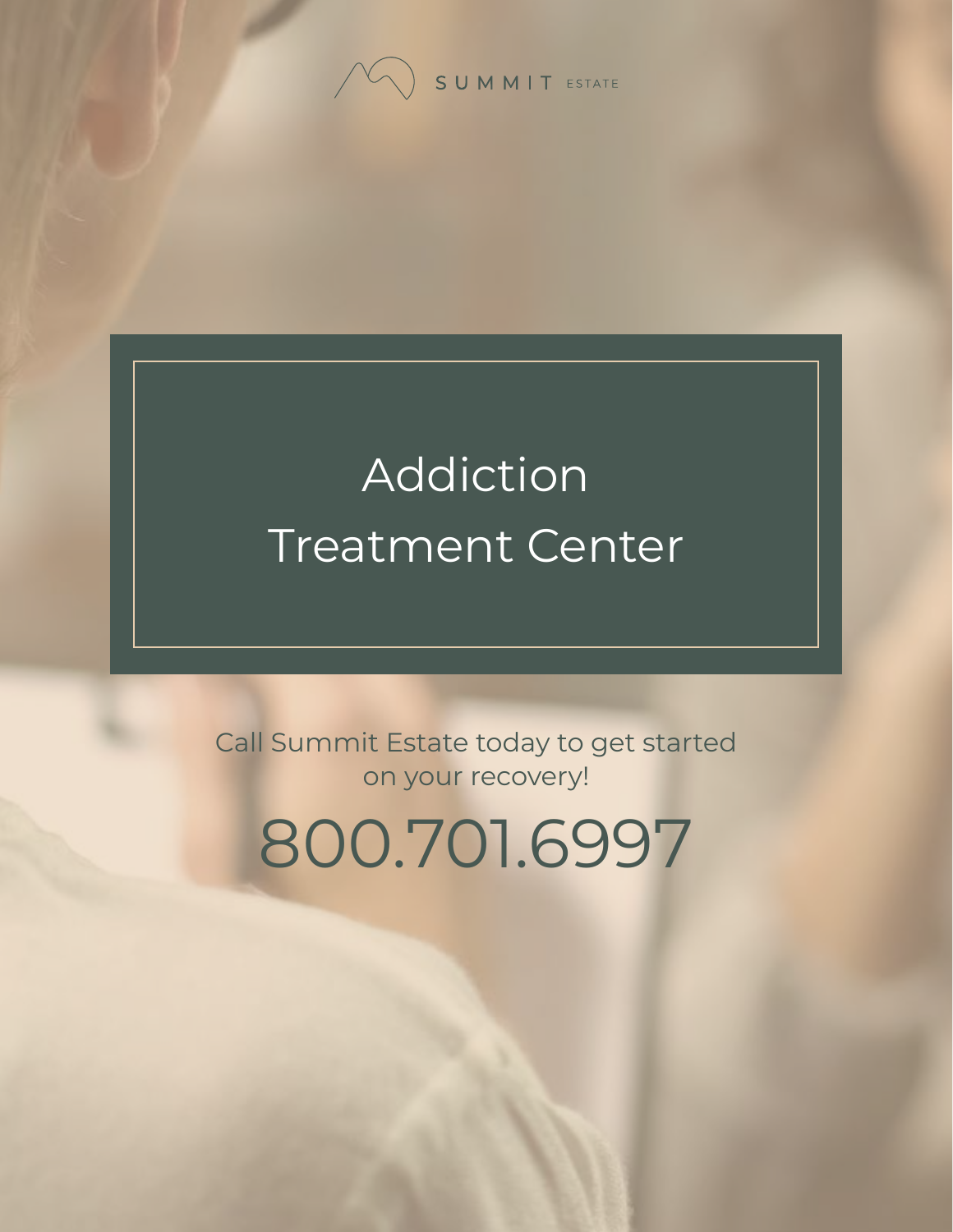#### **Contents**

| How Many People in the United States Are Battling an Addiction?3 |  |
|------------------------------------------------------------------|--|
|                                                                  |  |
|                                                                  |  |
|                                                                  |  |
|                                                                  |  |
|                                                                  |  |
|                                                                  |  |
| Therapeutic Options Available at Our Addiction Treatment Center7 |  |
|                                                                  |  |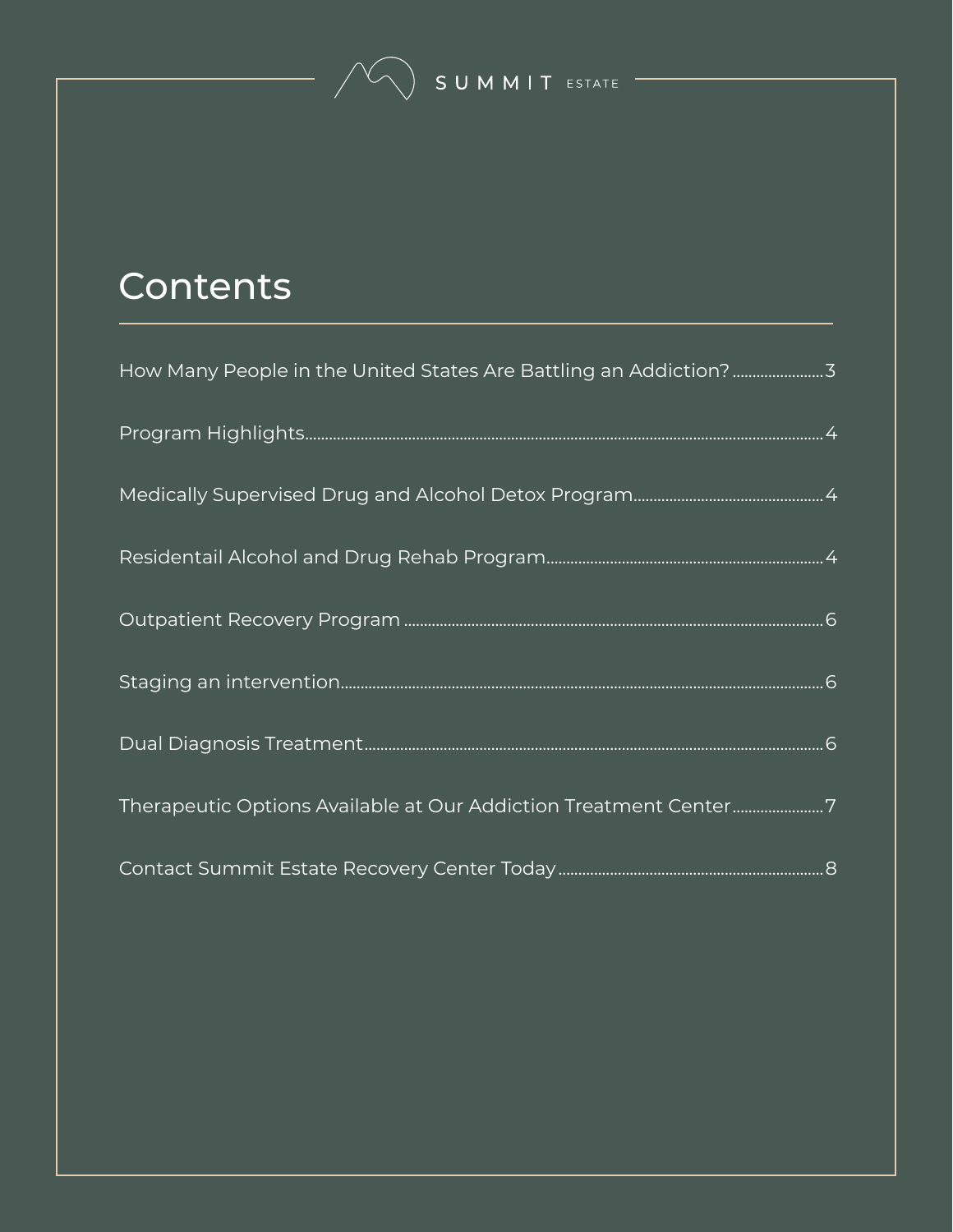<span id="page-2-0"></span>Summit Estate Recovery Center is committed to providing exceptional and [effective addiction treatment](https://www.summitestate.com/northern-california-addiction-treatment-center-programs/) in a [luxurious, private rehab environment.](https://www.summitestate.com/northern-california-addiction-treatment-center-programs/luxury-rehab-center-program-ca/) We have a number of different program options for individuals looking to overcome addiction. Additionally, we attack addiction from all sides, from [drug and alcohol detox](https://www.summitestate.com/northern-california-drug-and-alcohol-detox-programs/) to residential to day treatment to outpatient and even intervention services. We offer a range of varied rehab programs at our northern California addiction treatment center. Furthermore, we provide individualized treatment for each person at our treatment program, so everyone is able to get the healing and support that they need.

At [Summit Estate Recovery Center](https://www.summitestate.com/about-summit-estate-recovery-center/),

we're committed to each client's longterm recovery. With our help, you will be able to overcome your addiction and move into a healthier, happier future. If you have questions about the addiction treatment programs available, call us today at 800.701.6997 or use our helpful online form to get started.



Click to watch video

### How Many People in the United States Are Battling an Addiction?

- In 2019, about 14.5 million people struggled with alcohol addiction.
- Over 8.3 million Americans had an addiction to at least one illicit substance in the same year.
- Additionally, 9.5 million people had both a mental health condition and a substance use disorder in 2019.
	- Source: [https://www.samhsa.gov/](https://www.samhsa.gov/data/sites/default/files/reports/rpt29393/2019NSDUHFFRPDFWHTML/2019NSDUHFFR1PDFW090120.pdf) [data/sites/default/files/reports.pdf](https://www.samhsa.gov/data/sites/default/files/reports/rpt29393/2019NSDUHFFRPDFWHTML/2019NSDUHFFR1PDFW090120.pdf)

Addiction and other mental health issues ravage the country, and many of those suffering don't have the tools to manage their condition. Additionally, many don't seek treatment because they don't realize the severity of their condition. Fortunately, there is help and hope available to those battling an addiction to drugs or alcohol. At Summit Estate Recovery Center's addiction treatment center, we're committed to providing care for the people who come to us for help. To learn about our treatment options, please [contact our team](https://www.summitestate.com/contact-summit-estate/) today at 800.701.6997 .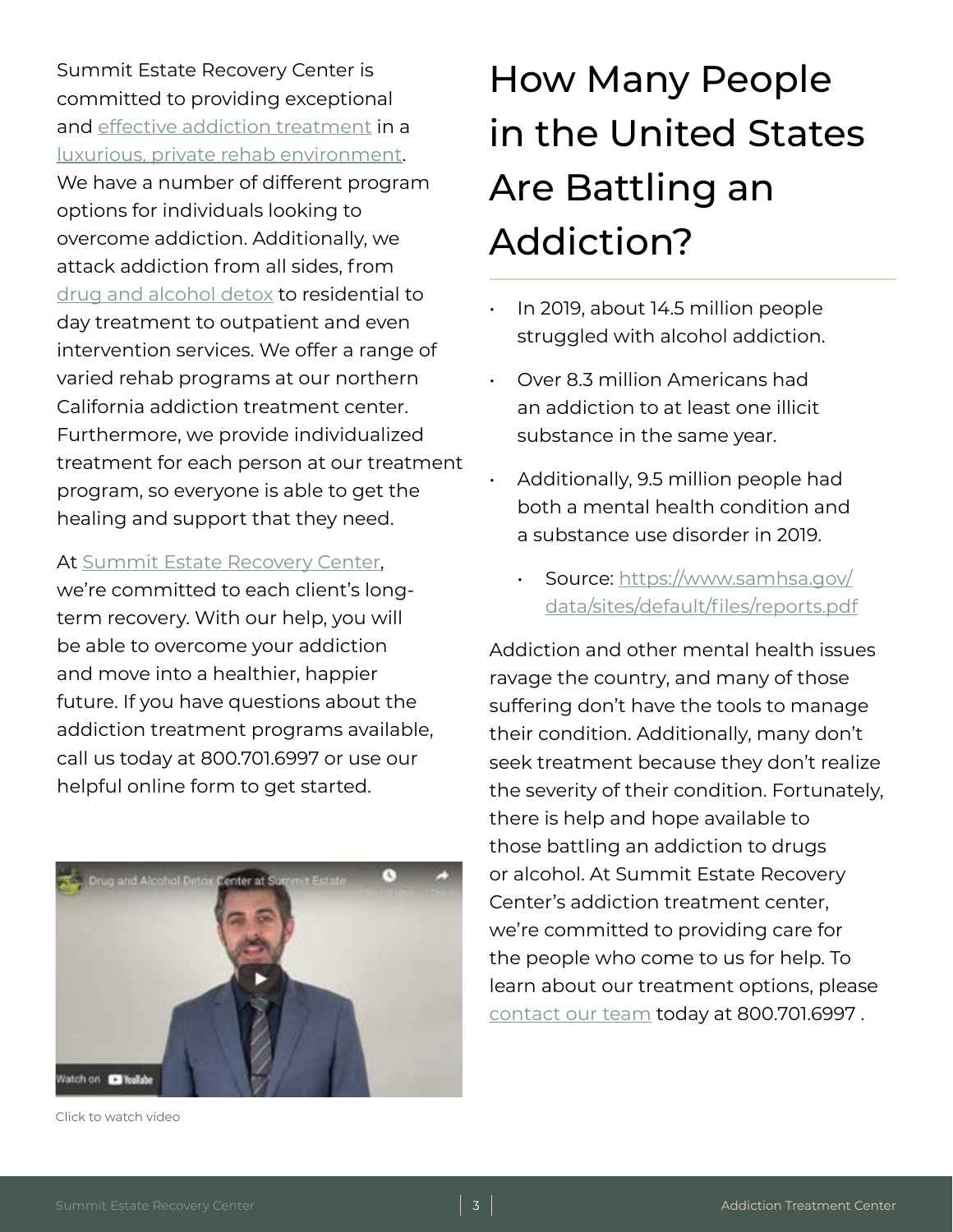#### <span id="page-3-0"></span>Program Highlights

Our clinically-based and recovery-oriented treatment approach utilizes various evidence-based treatment modalities consisting of CBT, DBT, and mindfulness practices. One of our licensed and professionally trained staff members will lead each program and ensure that you're getting the care you deserve. Furthermore, the full continuum of care at our northern California addiction treatment center uses the same strategies and philosophies to further your recovery from drug or alcohol use.

At the same time, your treatment program is tailored to your individual recovery needs. For instance, holistic substance abuse treatment modalities make up a large portion of our approach to help those who are addicted. Activities such as yoga and meditation are a large part of your physical, mental, and emotional recovery. These programs give each person the support and knowledge that they need to stay sober outside of treatment.



### Medically Supervised Drug and Alcohol Detox Program

Summit Estate offers medically [supervised detox a](https://www.summitestate.com/northern-california-drug-and-alcohol-detox-programs/)t our residential northern California addiction treatment center. Detox is usually necessary for someone struggling with dependence on alcohol or other addictive substances.

Clients undergo detox, which is roughly a one-week process, then begin residential treatment all on the same premises. Our medical detox professionals take extra care to make the sometimesintense process as comfortable and effective as possible by tailoring each client's detox protocol to their needs.

## Residentail Alcohol and Drug Rehab Program

Our [residential addiction treatment](https://www.summitestate.com/northern-california-drug-and-alcohol-rehab-programs/residential-treatment-program-ca/)  [program's home site](https://www.summitestate.com/northern-california-drug-and-alcohol-rehab-programs/residential-treatment-program-ca/) is a private, iconic estate on an oak knoll in the Saratoga Hills. We believe this location offers the perfect setting for executive treatment.

We have private and semi-private rooms and other luxurious amenities such as a hot tub, sauna, gym with personal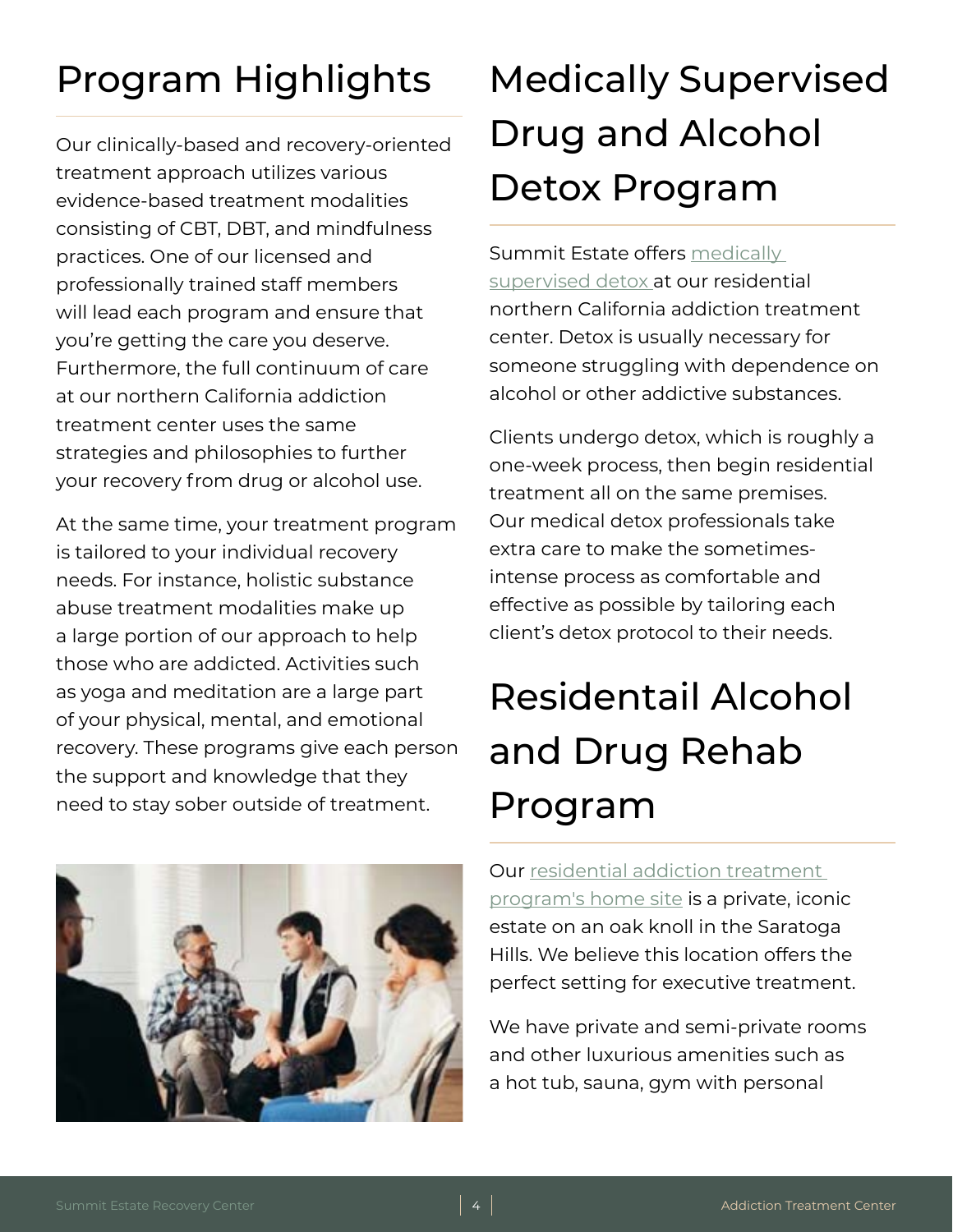training available, and more. The serene nature of the residential property creates a comfortable substance-free living environment. Stays usually range from 30 to 90 days. You can fuel your recovery in several different ways, from therapy, counseling, and holistic practices to gourmet meals and sober adventures.

True healing occurs when a person is not simply trading one addictive vice for another but has taken the necessary steps to address core issues. Our diverse, [multifaceted approach to](https://www.summitestate.com/northern-california-addiction-treatment-center-programs/holistic-addiction-treatment-center-ca/)  [hollistic treatment a](https://www.summitestate.com/northern-california-addiction-treatment-center-programs/holistic-addiction-treatment-center-ca/)llows you to explore techniques and modalities specific to your individual needs. While some may resonate more with yoga or a personal trainer, others may find healing with massage therapy, acupuncture, or nutritional counseling. We make these additional services readily available to clients who wish to take advantage of them.





provides superior care to its' clients in many different regards. The entire staff there functions like a well-oiled machine, and they treat their clients with love, compassion, and understanding. The facility and the property it sits on provide a serene and private setting optimal for healing and recovery. The importance of a healthy diet, especially in early recovery, is emphasized at Summit. They provide whole food, organic, chef-cooked meals for all who attend their program.

the program at Summit Estate."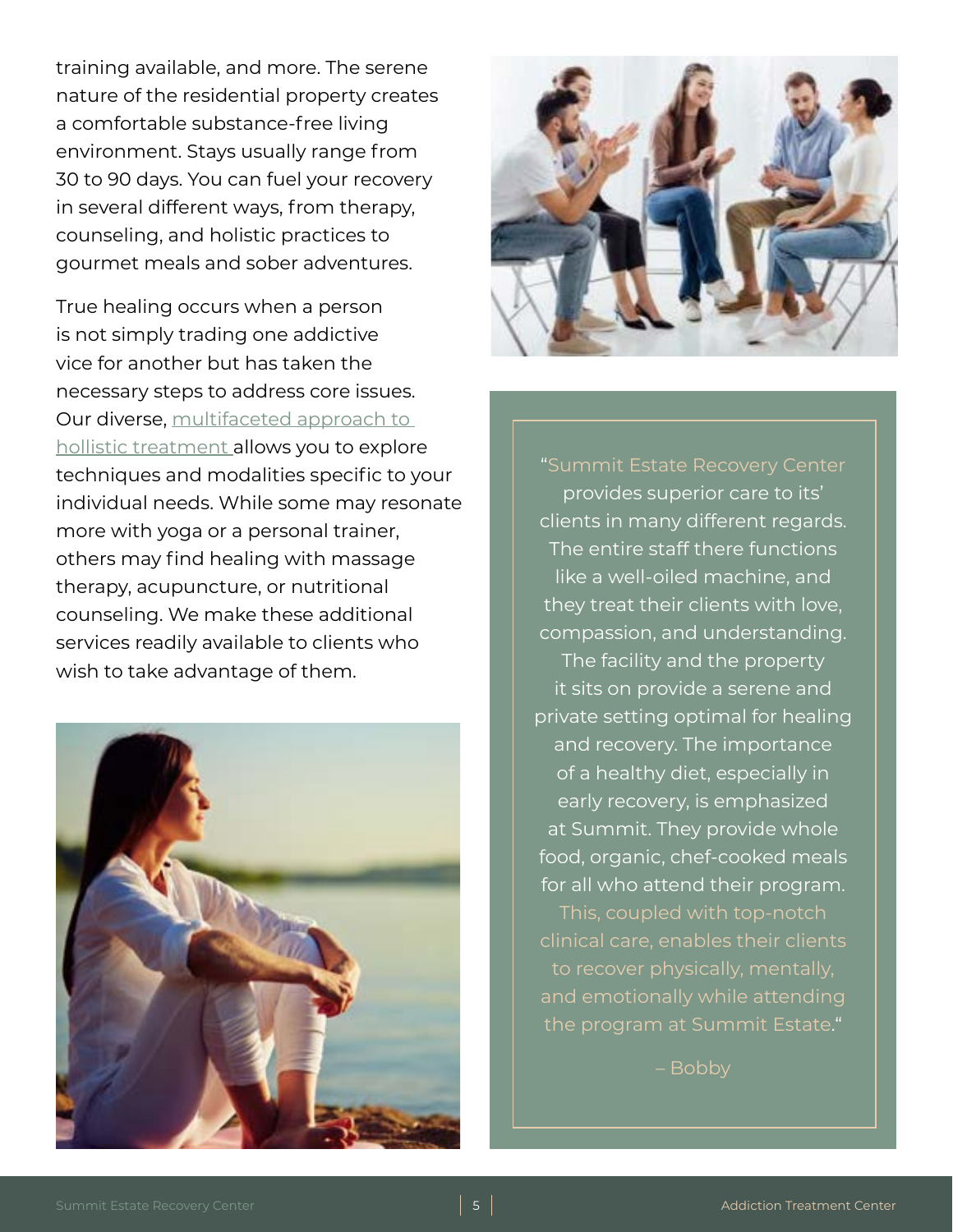#### <span id="page-5-0"></span>Outpatient Recovery Program

Many people have completed a [residential](https://www.summitestate.com/northern-california-drug-and-alcohol-rehab-programs/residential-treatment-program-ca/)  [treatment program](https://www.summitestate.com/northern-california-drug-and-alcohol-rehab-programs/residential-treatment-program-ca/) at Summit Estate or another drug rehab center, or they're looking for a non-residential level of care. Summit Estate offers rehab services at our San Jose, California outpatient [addiction treatment center](https://www.summitestate.com/northern-california-drug-and-alcohol-rehab-programs/iop-intensive-outpatient-program-ca/) in such cases. Like our Residential facility in the hills of Saratoga, attention is paid to every detail at our unique and informal outpatient center. Here, you can undergo counseling and holistic therapy of various types and are treated to a nutritious meal prepared by our expert culinary staff.

#### Staging an intervention

Need help convincing someone you love to enter rehab for drug abuse or alcoholism? If you can't persuade your loved one to speak to one of Summit Estate's [admissions counselors,](https://www.summitestate.com/northern-california-rehab-admissions-process/) we will connect you with a specialist to coordinate an intervention. You can even hold the intervention at our outpatient facility in San Jose. Our northern California addiction treatment center partners with trained interventionists who are deft at managing the emotions in the room and making sure everyone is heard. An effective intervention will end up with the loved one agreeing to accept treatment.

#### Dual Diagnosis Treatment

Unfortunately, many people who battle addiction are also suffering from mental health conditions. In fact, nearly a quarter of those who are struggling with a mental health condition also have a substance use disorder. Sometimes, a person's mental health leads them to use substances. They believe that they need to use alcohol or drugs to manage their emotional challenges. Alternatively, they may have begun using drugs or alcohol and developed a mental health condition as a result of their substance use. Signs that you may have a co-occurring disorder include:

- Feeling empty or disappointed in life when you don't use drugs or alcohol
- Using substances to escape feelings of hopelessness, sadness, or anxiety
- Experiencing a traumatic event in your past
- Having a family history of drug or alcohol use

If you have both an addiction and a mental health condition, you may require [dual diagnosis treatment](https://www.summitestate.com/northern-california-drug-and-alcohol-rehab-programs/dual-diagnosis-treatment-program-ca/). Dual diagnosis treatment addresses a person's addiction and mental health condition concurrently. This treatment can reduce the risk of relapse by giving you the tools you need to manage your mental health condition while also giving you the support you need to escape addiction.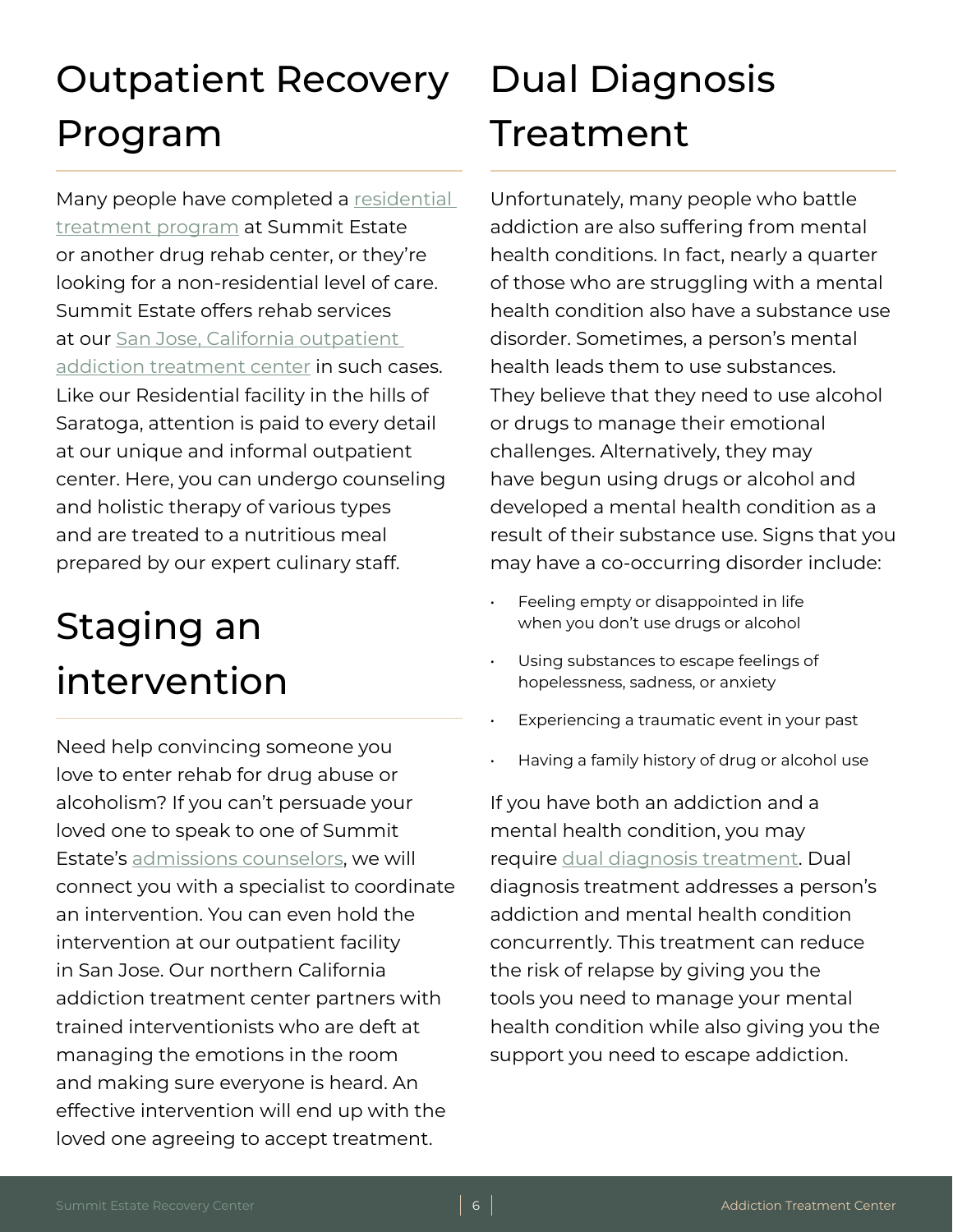### <span id="page-6-0"></span>Therapeutic Options Available at Our Addiction Treatment Center

When you come for treatment at Summit Estate Recovery Center, a range of therapeutic options will be at the heart of your addiction treatment. Some of our treatment options are evidence-based, which means that experts in addiction treatment have researched and tested these therapeutic options extensively. After their testing, they determined that these treatment options are effective in addressing the damage that addiction leaves behind. As a result, treatment centers around the country use these therapies to aid in the recovery process.





In addition to our evidence-based treatment options, our team also offers holistic treatments. Addiction rarely touches on just one aspect of your life. All too often, it impacts your physical, mental, and spiritual health. Many evidence-based treatment options don't address addiction's damage to your mind, body, and soul. Holistic treatment options fill that need. We offer a variety of holistic therapies to help you heal.

A combination of evidence-based and holistic therapies is often necessary to address addiction's full effects. After you call our treatment center and complete an intake assessment, we'll create a treatment center tailored to your unique needs. Your treatment program may include:

- Cognitive-behavioral therapy
- Dialectical behavior therapy
- Yoga therapy
- Art therapy
- Individual therapy
- Group therapy

Our team has the experience and knowledge you need to begin the recovery process. Please reach out to Summit Estate Recovery Center today at 800.701.6997 for more information about our addiction treatment center.